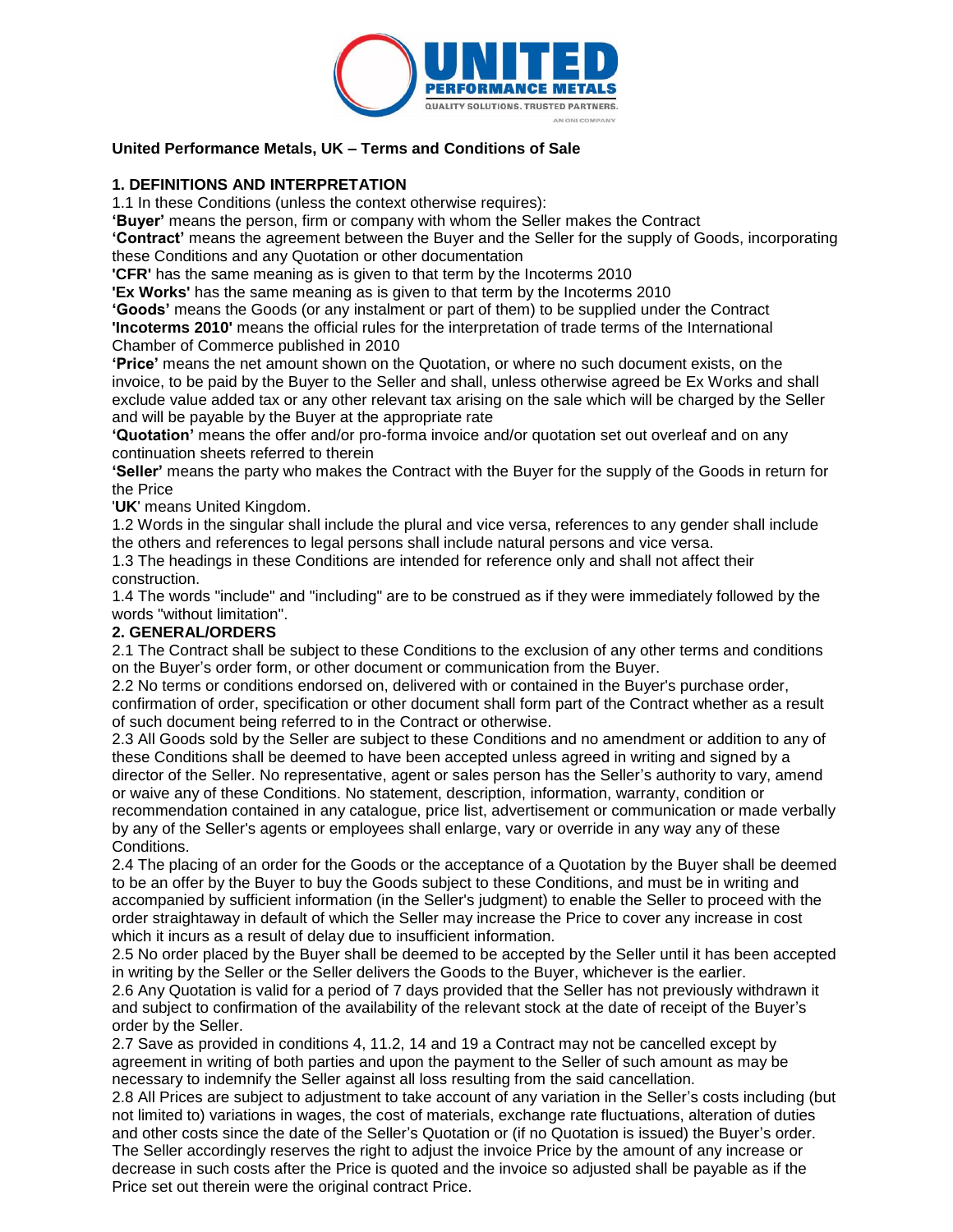# **3. PAYMENT**

3.1 Unless otherwise stated on the Quotation, the Buyer shall make payment of the Price in U.S. Dollars on the later of the date(s) specified in the Contract or within 30 days of the date of the Seller's invoice.

3.2 Payment shall be due whether or not property in the Goods has passed by virtue of condition 12. 3.3 The Buyer shall not be entitled to make any deduction from any payment or exercise any right of setoff, lien or any other similar right or claim.

3.4 The time of payment shall be of the essence of the Contract.

3.5 Interest will be charged on all late payments at the yearly rate of 5% over the then current base rate of HSBC Bank PLC, calculated on a daily basis.

3.6 If the Goods are delivered in instalments the Seller shall be entitled to invoice each instalment as and when it has been delivered and payment shall be due in respect of each instalment which has been delivered notwithstanding non-delivery of other instalments or other default by the Seller.

3.7 If, under the terms of the Contract, the Price shall be payable by instalments or the Buyer has agreed to take specified quantities of Goods at specified times, the whole of the balance of the Price shall become due straightaway if:

(a) the Buyer defaults in the payment of any due instalment; or

(b) the Buyer fails to give delivery instructions in respect of any outstanding quantity of Goods.

## **4. SECURITY FOR PAYMENT**

If before the Goods are dispatched there arise reasonable grounds for the Seller to believe that the Buyer will not be able to fulfil its payment obligations the Seller shall have the right to demand from him security, in the form determined at the Seller's sole discretion. If such security is not received within the period specified by the Seller (such period not to be unreasonable) the Seller may terminate the Contract without further liability on its part but the Buyer shall be liable to the Seller in respect of any losses (including loss of profit) incurred by the Seller as a consequence of such termination.

### **5. PACKING**

The Seller shall use its reasonable care and skill in packing Goods and subject to condition 17.1 below, shall not be liable for any special, indirect, or consequential loss or for any loss of profits, business, income, business interruption, interest, loss of contracts, anticipated savings, goodwill, or third party claims caused by packing. The Seller reserves the right to charge for packing where packing is considered necessary by the Seller.

### **6. PERMISSABLE VARIATIONS IN QUANTITY**

Warehouse and mill shipments can vary in quantity in line with general practice, custom and specifications used by producing mills. The Seller shall not be liable for any variation plus or minus 10% between the quantity of Goods supplied and the quantity ordered. Any claim for a variation of quantity in excess of plus or minus 10% ('**Shortage**') must be notified by the Buyer to the Seller in writing within 14 days of delivery.

#### **7. DELIVERY**

7.1 The Seller shall use its reasonable endeavours to meet the delivery date set out in the Contract. Any dates quoted for delivery of the Goods are approximate only and the Seller shall not be liable for any delay in the delivery of the Goods however caused.

7.2 Time of delivery shall not be of the essence of the Contract.

7.3 Where the Goods are handed to a carrier for carriage to the Buyer or to a UK port for export any such carrier shall be deemed to be an agent of the Seller and not of the Buyer for the purposes of sections 44, 45 and 46 of the Sale of Goods Act 1979.

7.4 The Buyer agrees that section 32(3) of the Sale of Goods Act 1979 shall not apply to Goods sent by the Seller.

7.5 If for any reason the Buyer is unable to accept delivery of the Goods at the time when the Goods are due and ready for delivery the Seller may, at its sole discretion, without prejudice to its other rights and for such period as the Seller may determine, store the Goods at the Buyer's risk and take all reasonable steps to safeguard and insure them at the Buyer's cost, provided that the Buyer shall be informed thereof as soon as reasonably possible.

7.6 The Seller shall have the right to make delivery by instalments of such quantities and at such intervals as it may decide, and any express provision as to instalments in the Contract shall be in addition to and not in derogation of this right.

7.7 Where the Goods are for delivery by installments any defect in any installment shall not be a ground for cancellation of the remainder of the installments and the Buyer shall be bound to accept delivery thereof.

## **8. CARRIAGE**

8.1 Unless otherwise agreed by the Seller in writing, the Goods will be delivered Ex Works and the Price of the Goods is exclusive of carriage, packing and insurance.

8.2 Where the Buyer requests delivery in a manner other than Ex Works the Seller shall be entitled to adjust the Price to reflect the manner of delivery requested by the Buyer.

8.3 In addition to the requirements of condition 8.2, where the Goods are sold CFR (also known as "c and f") the Buyer shall be responsible for loss or damage from their time of delivery onboard on the agreed date or within the agreed period, in accordance with Incoterms 2010.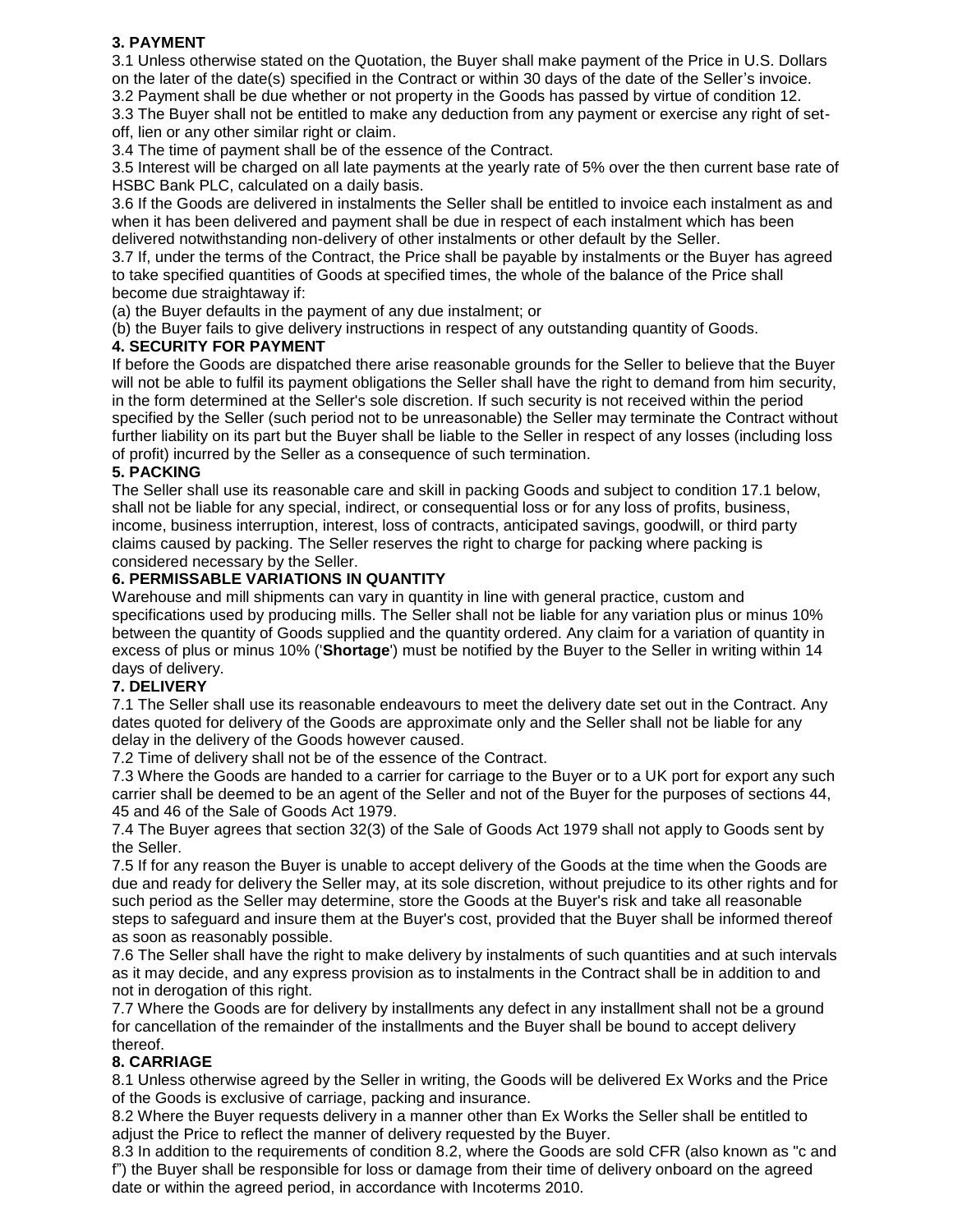## **9. INSPECTION OF GOODS**

9.1 All Goods are assumed to have been delivered in accordance with the Contract unless:

(a) where no Goods are received, their non-delivery is notified in writing to the Seller within 7 days of the date of their invoice;

(b) the Buyer or Buyer's agent has noted on the Seller's delivery record at the time of accepting the shipment that they are Defective (as defined in condition 16.3(a)) or there is a Shortage in the Goods or damage to the Goods and/or packaging ('**Damage**') which would have been apparent upon reasonable inspection of the Goods on delivery, and notified the Seller of such in writing within 14 days of receipt of the shipment. The endorsement of the words "not checked" or "unexamined" (or different words to the same effect) on the delivery record shall not render the Seller liable for any Damage or Shortage in the Goods which may be subsequently discovered; or

(c) where it is not readily ascertainable from reasonable inspection and checking by the Buyer either before or after delivery that Goods are Defective in accordance with condition 16.3(b) then such claims shall be notified in writing by the Buyer to the Seller within 14 days of the date of discovery that the Goods are so Defective.

9.2 The Buyer shall only be entitled to reject Goods if upon reasonable examination, in accordance with condition 9.1, they are found to be Defective.

9.3 Where the Buyer wishes to reject Goods as Defective or claim that they are Damaged it shall, before returning the same to the Seller, allow the Seller reasonable time and facilities to examine the Goods at the Buyer's premises. If following such examination the Seller agrees that the Buyer is entitled to reject the Goods or that they are Damaged then they shall be returned without incurring any or further damage and suitably packaged to the Seller in accordance with condition 10.1 below. Goods returned by the Buyer without the Seller's agreement shall be at the sole risk and cost of the Buyer at all times.

## **10. RETURNING GOODS**

10.1 Once a return has been agreed with the Seller, then the Goods must be dispatched to the Seller within 14 days using only transport that has been agreed in advance with the Seller. The Seller will pay all costs directly relating to the transport of the Goods to be returned provided the agreed transport is used. 10.2 Regrettably, the Seller is unable to credit or refund Goods that have been incorrectly ordered by the Buyer or where the Goods have been specially manufactured, prepared, or cut in pieces at the request of the Buyer.

# **11. IMPORT AND EXPORT REQUIREMENTS**

11.1 The Buyer shall be solely responsible for complying with any legislation or regulation governing the exportation of the Goods from the UK and their importation into another country and for the payment of any duties thereon and shall indemnify and keep indemnified the Seller against all actions, proceedings, costs, claims, losses (including indirect and consequential losses), damages, demands, expenses and liabilities arising out of or in connection with the failure by the Buyer to so comply.

11.2 The Seller may terminate any Contract at any time without liability by written notice to the Buyer if any export licence, consent or permission which the Seller determines is required by either the Buyer or the Seller from time to time, whether under the Seller's export compliance policy, the UK export control regime, the US export control regime (as the Seller is a subsidiary of a US company), or otherwise, is not in place.

11.3 If a Buyer domiciled outside the UK or an agent of such a Buyer collects Goods and transports or despatches them, the Buyer shall furnish to the Seller any export certificate required by law. If such a certificate is not furnished, the Buyer shall pay the Seller any applicable UK tax or duty which is payable, including, without limitation, value added tax, in respect of the invoice amount.

## **12. PASSING OF TITLE AND RISK**

Except as otherwise provided in these Conditions, the risk of loss or damage to the Goods shall pass to the Buyer upon delivery of the Goods in accordance with condition 8.

## **13. TITLE AND LIEN**

13.1 The Seller shall retain title to and ownership of the Goods until it has received payment in full of all sums due for all Goods supplied to the Buyer. If payments received from the Buyer are not stated to refer to a particular invoice the Seller may appropriate such payments to any outstanding invoice.

13.2 If any of the Goods owned by the Seller are attached to, mixed with or incorporated into any other goods not owned by the Seller so that the Goods in question are not separate from the resulting composite or mixed goods, then immediately upon manufacture all such composite or mixed goods shall belong to the Seller absolutely and not by way of charge until the Goods have been paid for in full or until the Seller recovers possession of and resells sufficient of the composite or mixed goods to discharge the purchase Price in full and the Seller's costs are recovered, any excess to be accounted for to the Buyer. 13.3 Until payment of the Price the Buyer shall be the bailee of the Goods for the Seller and the Goods shall be stored separately from any Goods which belong to the Buyer or any third party, and shall be clearly marked and identifiable as being the Seller's property.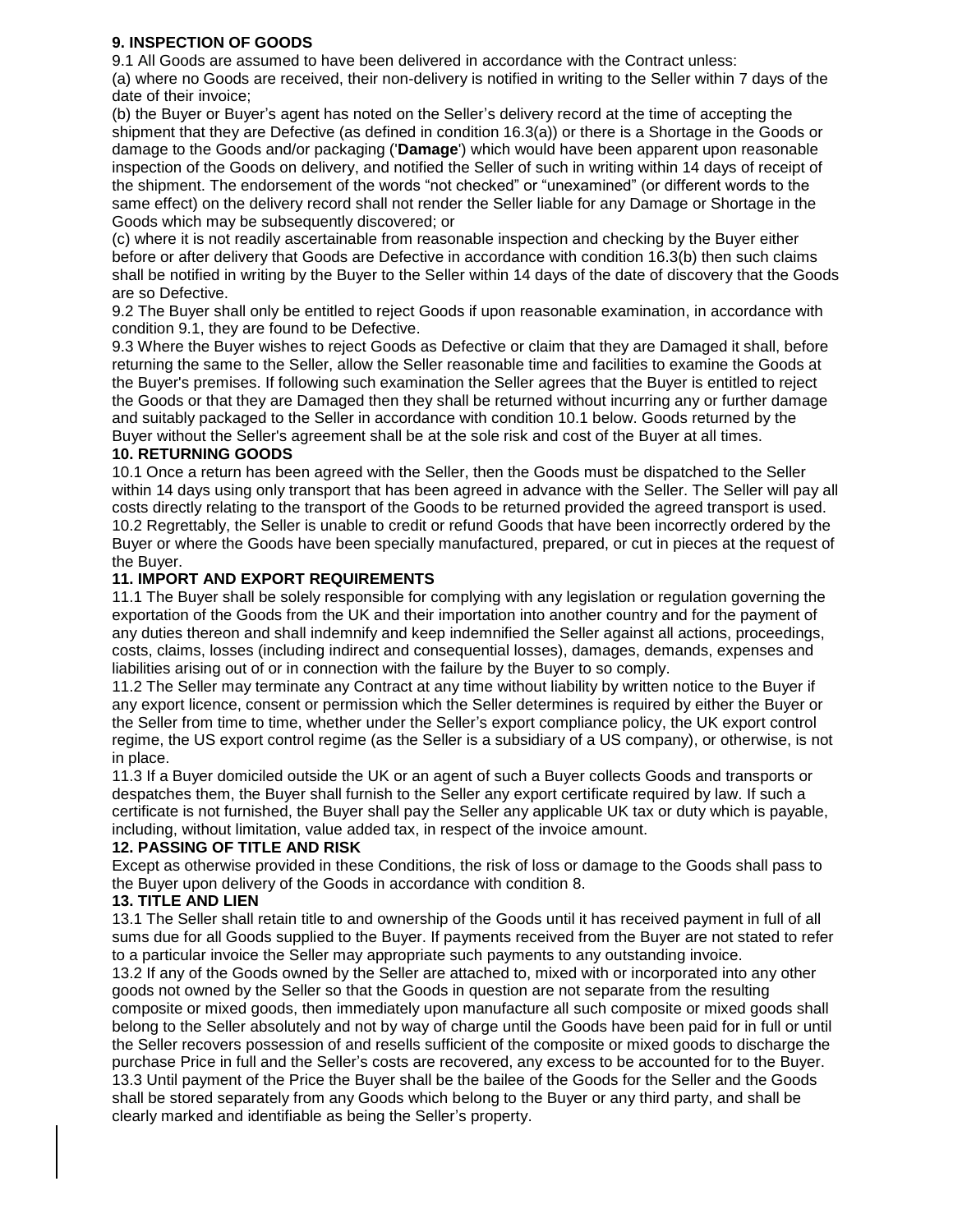13.4 The Seller hereby licences the Buyer to sell, as the Seller's agent and bailee Goods which belong to the Seller. All monies received from any such sale shall be held on trust to settle any sums due in respect thereof to the Seller and pay any balance to the Buyer. Such monies shall be placed to the credit of a separate fiduciary bank account which shall not be permitted to become overdrawn and shall not be released to the Buyer until payment for the Goods has been received.

13.5 If the Buyer fails to make any payment to the Seller when due, compounds with its creditors, executes an assignment for the benefit of its creditors, has a bankruptcy order against it or, being a company, enters into voluntary or compulsory liquidation or has an administrator or administrative receiver or receiver appointed over all or part of its assets or takes or suffers any similar action in consequence of debt or becomes insolvent or if the Seller has reasonable cause to believe that any of these events is likely to occur, the Seller shall have the right, without prejudice to any other remedies: (a) to enter without prior notice any premises where Goods owned by it may be, and to repossess and dispose of any Goods owned by it so as to discharge any sums owned to it by the Buyer under this or any other contract;

(b) to require the Buyer not to resell or part with possession of any Goods owned by the Seller until the Buyer has paid in full all sums owed by it to the Seller under this or any other contract; (c) to withhold delivery of any undelivered Goods and stop any Goods in transit.

Unless the Seller expressly elects otherwise, any contract between it and the Buyer for the supply of goods shall remain in existence notwithstanding any exercise by the Seller of its rights under this condition 13.

13.6 The Goods shall, once the risk has passed to the Buyer in accordance with condition 12 (Passing of Title and Risk) or otherwise, be and remain at the Buyer's risk at all times unless and until the Seller has retaken possession of them, and the Buyer shall insure accordingly.

### **14. FORCE MAJEURE**

The Seller shall not be liable to the Buyer for any loss or damage which may be suffered by the Buyer as a result of the supply of Goods by the Seller being cancelled, prevented, hindered, delayed or rendered uneconomic by reason of any circumstances beyond the Seller's control including acts of God, war (whether declared or not), armed conflict (whether internal or international), insurrection, riot, civil commotion, rebellion, any act of violence, act of any government, tide, storm, tidal wave, flood, lightning, explosion, fire, earthquake, strike, lock-out, labour or industrial dispute or stoppage, reduction in or unavailability of power at a manufacturing plant, breakdown of plant or machinery or shortage or unavailability of raw materials from normal sources of supply.

### **15. INFRINGEMENT OF RIGHTS OF THIRD PARTIES**

If Goods are made in accordance with the specification or special requirements of the Buyer, the Buyer shall indemnify the Seller against all actions, proceedings, costs, claims, losses, damages, demands, expenses and liabilities incurred by the Seller or for which it may be liable due to or arising directly or indirectly out of any infringement or alleged infringement of patents, trade marks, copyright, design rights or other intellectual property rights occasioned by the importation, manufacture or sale of such Goods. **16. WARRANTY AND GUARANTEE** 

16.1 The Contract shall not constitute a sale by description or sample.

16.2 The Seller warrants that the Goods manufactured by the Seller shall not be Defective as defined in condition 16.3 below. Any Goods which are shown to be Defective or Damaged will, at the Seller's option, be replaced or repaired free of charge, or if not practicable, the Price paid for the Goods will be refunded or credited to the Buyer, provided that the Buyer has notified the Seller in accordance with condition 9.1 above (as applicable) and if so requested by the Seller, has returned the Goods in accordance with condition 10.1.

16.3 The Goods delivered to the Buyer shall be considered as defective ('**Defective**') if they do not conform with the specification provided by the Seller in the Contract, or are not free from defects in materials and workmanship:

(a) where such defects are readily ascertainable from reasonable inspection and checking by the Buyer either before or after delivery, at the time of their delivery; or

(b) in a case where defects in the Goods are not readily ascertainable from reasonable inspection and checking by the Buyer either before or after delivery, within a reasonable time after delivery. 16.4 Nothing herein shall impose any liability upon the Seller in respect of any defect in the Goods arising out of:

(a) the acts, omissions, negligence or default of the Buyer, its servants or agents including in particular (but without prejudice to the generality of the foregoing) any failure by the Buyer to comply with any recommendations of the Seller as to storage and handling of the Goods; or

(b) any inaccuracies in any drawing, bill of quantities or specification supplied by the Buyer.

16.5 In the case of Goods not manufactured by the Seller, the Seller shall, to the extent it is legally able to do so, make available to the Buyer the benefit of any guarantee or warranty for the Goods given by the Seller's supplier provided that the Goods have been accepted and paid for by the Buyer and will, if requested by the Buyer, show to, or provide the Buyer with a test certificate from the supplier, whenever reasonably possible.